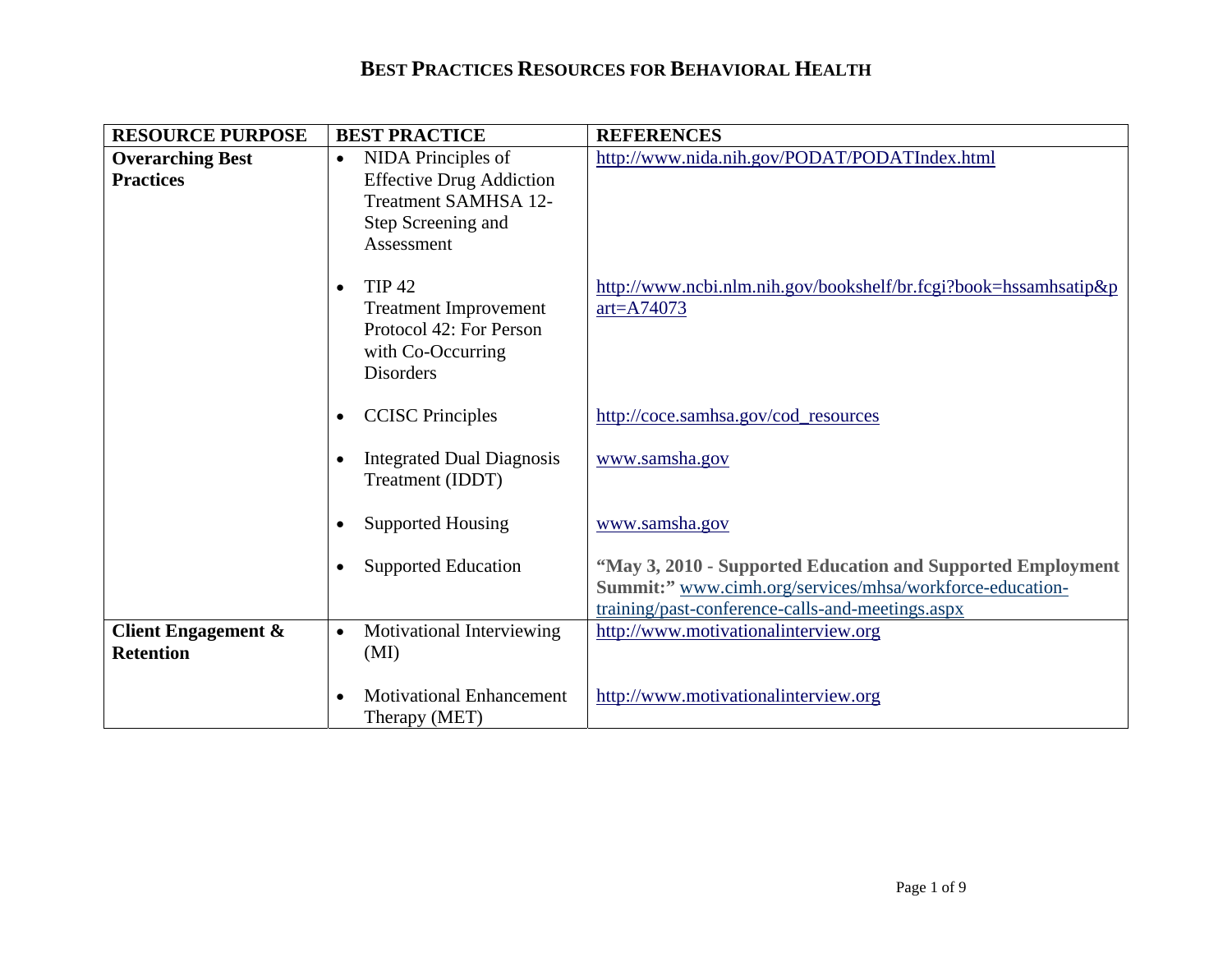| <b>RESOURCE PURPOSE</b>                | <b>BEST PRACTICE</b>                         | <b>REFERENCES</b>                                            |
|----------------------------------------|----------------------------------------------|--------------------------------------------------------------|
| <b>Core Treatment Components (CTC)</b> |                                              |                                                              |
| <b>Cognitive-Behavior</b>              | <b>Dialectical Behavior</b><br>$\bullet$     | http://www.behavioraltech.org                                |
| <b>Therapy (CBT)</b> for               | Therapy (DBT)                                |                                                              |
| various mental                         |                                              |                                                              |
| health/substance use                   | <b>Matrix Model</b><br>$\bullet$             | http://www.matrixmodel.org                                   |
| disorders                              |                                              |                                                              |
|                                        | Cocaine Specific Coping<br>$\bullet$         | E-mail: Damaris_Rohsenow@brown.edu                           |
|                                        | <b>Skills Training (CST)</b>                 |                                                              |
|                                        |                                              |                                                              |
|                                        | Brief Marijuana<br>$\bullet$                 | E-mail: steinberg@psychiatry.uchc.edu                        |
|                                        | <b>Dependence Counseling</b>                 |                                                              |
|                                        | (BMDC)                                       |                                                              |
|                                        | Living in Balance (LIB)                      | http://www.hazelden.org/bookstore                            |
|                                        |                                              | E-mail: rschladweiler@hazelden.org                           |
|                                        |                                              |                                                              |
|                                        | Cognitive Behavioral                         | www.beckinstitute.org                                        |
|                                        | Therapy: Beck Model                          |                                                              |
|                                        |                                              |                                                              |
|                                        | <b>Rational Emotive</b><br>$\bullet$         | http://www.rebt.org/                                         |
|                                        | <b>Behavioral Therapy</b>                    |                                                              |
|                                        |                                              |                                                              |
|                                        | Acceptance and<br>$\bullet$                  | http://contextualpsychology.org/                             |
|                                        | <b>Commitment Therapy</b>                    |                                                              |
|                                        | (ACT)                                        |                                                              |
| <b>Medication Related</b>              | <b>Broad Spectrum Treatment</b><br>$\bullet$ | http://www.nrepp.samhsa.gov/programfulldetails.asp?PROGRAM_I |
| <b>Services</b>                        | (BST) and Naltrexone for                     | $D=293$                                                      |
|                                        | <b>Alcohol Dependence</b>                    |                                                              |
| <b>Relapse Prevention</b>              | <b>CENAPS Model (Gorski)</b><br>$\bullet$    | http://www.cenaps.com                                        |
|                                        |                                              |                                                              |
|                                        | <b>Relapse Prevention (RPT-</b>              |                                                              |
|                                        | Marlatt & Gordon)                            | http://depts.washington.edu/abrc/relapseprevention.htm       |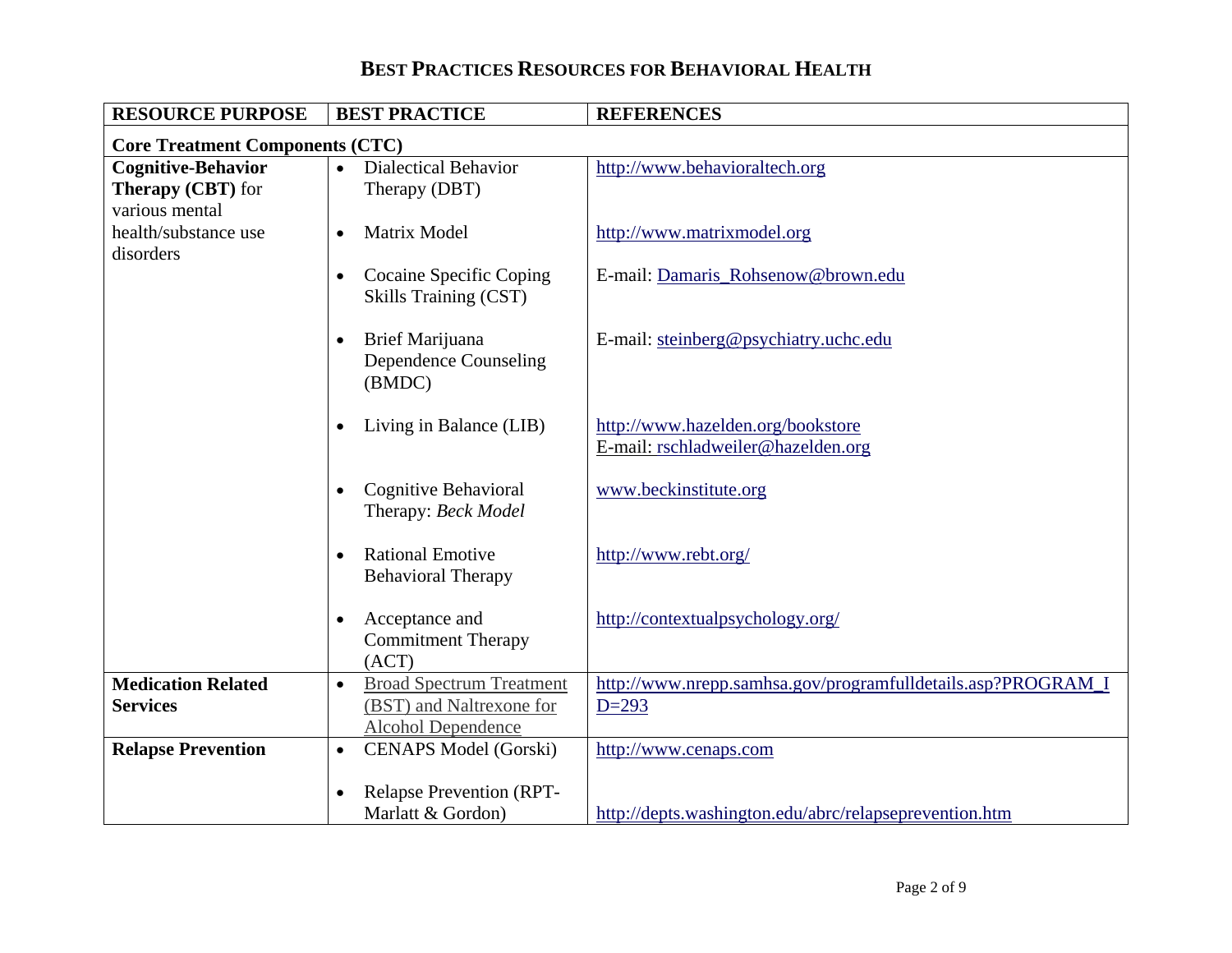| <b>RESOURCE PURPOSE</b> | <b>BEST PRACTICE</b>                                                           | <b>REFERENCES</b>                 |
|-------------------------|--------------------------------------------------------------------------------|-----------------------------------|
| <b>Trauma-Informed</b>  | <b>Addictions and Trauma Recovery</b><br>$\bullet$                             | www.dustymiller.org               |
| <b>Treatment</b>        | Integration Model (ATRIUM)                                                     |                                   |
|                         | Helping Women Recover (HWR)<br>[Gender-specific]                               | www.centerforgenderandjustice.org |
|                         | <b>Seeking Safety</b>                                                          | www.seekingsafety.org             |
|                         | Trauma Affect Regulation: Guide<br>for Education and Therapy<br>(TARGET)       | www.ptsdfreedom.org               |
|                         | Trauma Recovery and<br>$\bullet$<br><b>Empowerment Model (TREM;</b><br>M-TREM) | www.ccdc1.org                     |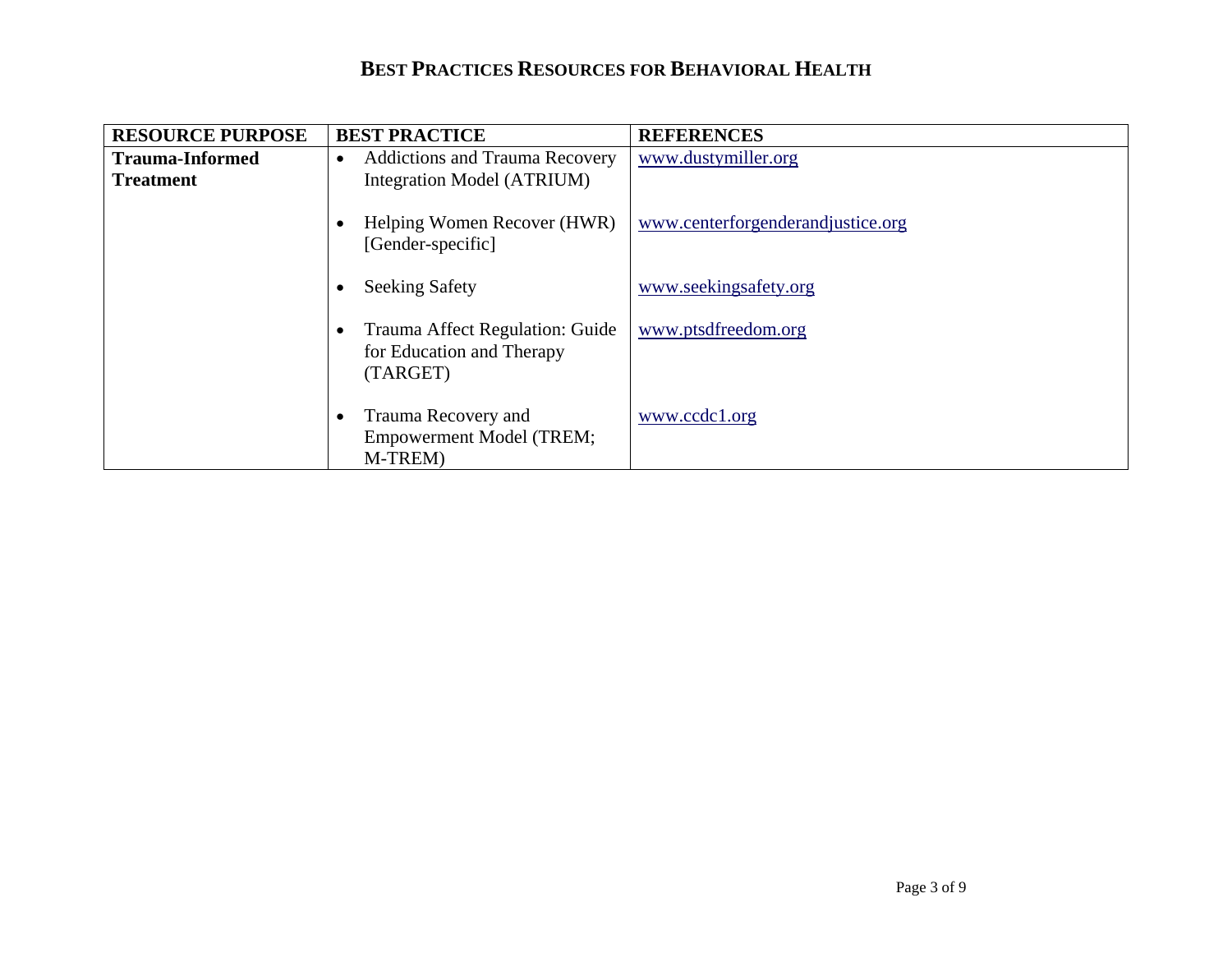| <b>RESOURCE PURPOSE</b>     | <b>BEST PRACTICE</b>                                | <b>REFERENCES</b>                           |
|-----------------------------|-----------------------------------------------------|---------------------------------------------|
| <b>Recovery Management/</b> | Network Therapy<br>$\bullet$                        | www.med.nyu.edu/substanceabuse/manuals/nt/  |
| <b>Community Support</b>    |                                                     |                                             |
|                             | Twelve Step Facilitation Therapy (TSF)<br>$\bullet$ | http://www.hazelden.org.or                  |
|                             |                                                     | E-mail: rschladweiler@hazelden.org          |
|                             |                                                     |                                             |
|                             | <b>Voices of Recovery</b><br>$\bullet$              | http://www.facesandvoicesofrecovery.org, or |
|                             |                                                     | locally contact: rmills@co.sanmateo.ca.us   |
|                             |                                                     |                                             |
|                             |                                                     |                                             |
|                             | Twelve step programs (Alcoholics<br>$\bullet$       | www.aa.org                                  |
|                             | Anonymous; Narcotics Anonymous;                     | http://www.na.org/                          |
|                             | Cocaine Anonymous; Co-dependents                    | http://www.ca.org/                          |
|                             | Anonymous, etc)                                     | http://www.codependents.org/, etc.          |
|                             |                                                     |                                             |
|                             | <b>Rational Recovery</b><br>$\bullet$               | http://www.rational.org                     |
|                             | Dual Recovery Anonymous (DRA)<br>$\bullet$          | http://www.draonline.org                    |
|                             |                                                     |                                             |
|                             | <b>SMART Recovery</b><br>$\bullet$                  | http://www.smartrecovery.org/               |
|                             |                                                     |                                             |
|                             | Double Trouble in Recovery (DTR)<br>$\bullet$       | http://www.doubletroubleinrecovery.org      |
|                             |                                                     |                                             |
|                             | <b>Friends Care</b><br>$\bullet$                    | E-mail: brownb@uncw.edu                     |
|                             |                                                     |                                             |
|                             | Modified Therapeutic Community for<br>$\bullet$     | http://www.ndri.org/ctrs/cirp.html          |
|                             | Persons with Co-Occurring Disorders                 |                                             |
|                             |                                                     |                                             |
|                             | <b>Assertive Community Treatment (ACT)</b>          | http://www.actassociation.org/              |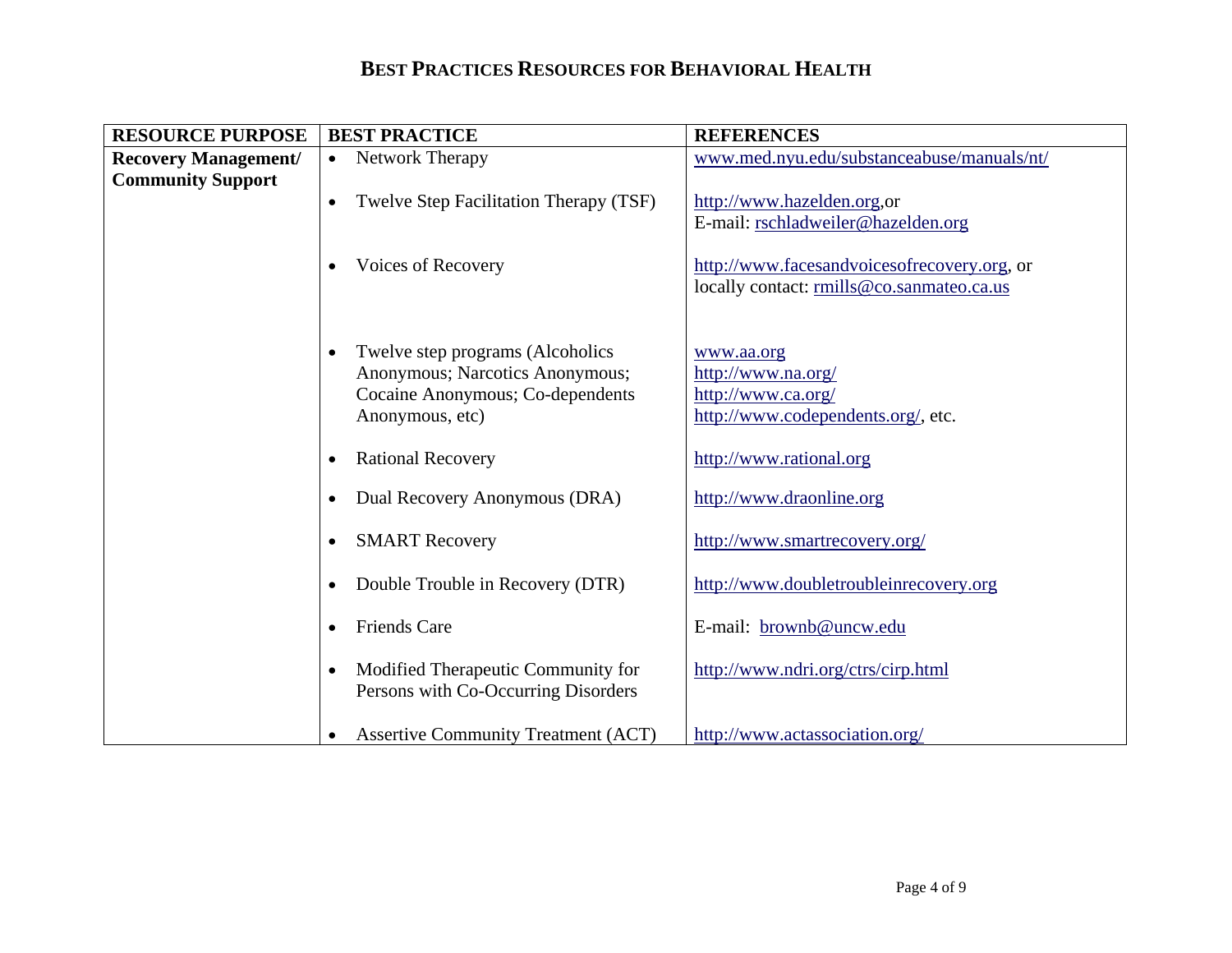| <b>RESOURCE PURPOSE</b>          | <b>BEST PRACTICE</b>                                                                        | <b>REFERENCES</b>                                               |
|----------------------------------|---------------------------------------------------------------------------------------------|-----------------------------------------------------------------|
| Contingency<br><b>Management</b> | Prize Incentives<br>$\bullet$<br><b>Contingency Management</b><br>for Substance Abuse       | E-mail: petry@psychiatry.uchc.edu                               |
|                                  | Drug Screening with<br>rewards/vouchers                                                     | E-mail: petry@psychiatry.uchc.edu and stephen.higgins@uvm.edu   |
|                                  | <b>Community Reinforcement</b><br>$\bullet$<br>Approach (CRA) plus<br>Vouchers              | http://www.drugabuse.gov/PODAT                                  |
|                                  | <b>Voucher Based</b><br>Reinforcement Therapy in<br><b>Methadone Maintenance</b>            | http://www.drugabuse.gov/PODAT                                  |
|                                  | Day Treatment with<br>$\bullet$<br><b>Abstinence Contingencies</b><br>and Vouchers          | http://www.drugabuse.gov/PODAT                                  |
| <b>Smoking Cessation</b>         | Combined Behavioral and<br>$\bullet$<br>Nicotine Replacement<br>Therapy                     | http://www.nida.hih.gov/PODAT                                   |
|                                  | <b>Team Awareness</b>                                                                       | http://www.organizationalwellness.com or http://www.ibr.tcu.edu |
|                                  | <b>Treating Tobacco Dependence</b><br>in Smokers with Co-Occurring<br>Disorders (Prochaska) | http://smokingcessationleadership.ucsf.edu/                     |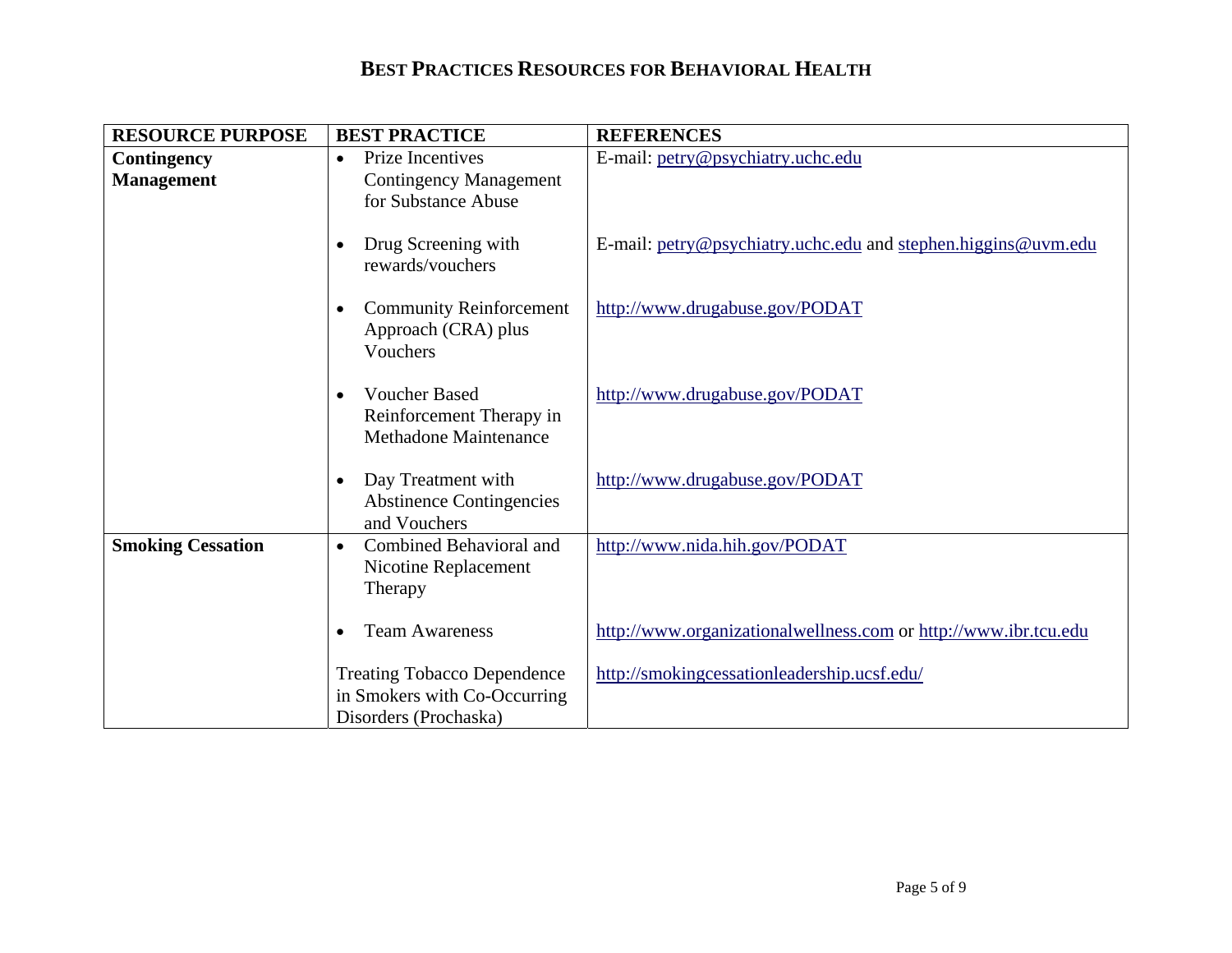| <b>RESOURCE PURPOSE</b>    | <b>BEST PRACTICE</b>                                                              | <b>REFERENCES</b>                                  |
|----------------------------|-----------------------------------------------------------------------------------|----------------------------------------------------|
| Family                     | <b>Behavioral Couples Therapy for</b><br>$\bullet$                                | http://www.addictionandfamily.org                  |
| <b>Relations/Parenting</b> | Alcoholism and Drug Abuse (BCT)                                                   |                                                    |
|                            | Family Behavior Therapy (FBT)                                                     | http://www.unlv.edu/centers/achievement/index/html |
|                            | <b>Celebrating Families</b>                                                       | http://www.celebratingfamilies.net                 |
|                            | Nurturing Parent (and Nurturing<br>Fathers; adaptations for Women with<br>trauma) | http://www.nurturingparenting.com                  |
|                            | <b>Systematic Training for Effective</b><br>Parenting (S.T.E.P.S.)                | http://www.steppublishers.com                      |
|                            | Touchpoints                                                                       | http://www.touchpoints.org                         |
|                            | <b>Community Reinforcement and Family</b><br>Training (CRAFT)                     | http://casaa.unm.edu/craftinfo.html                |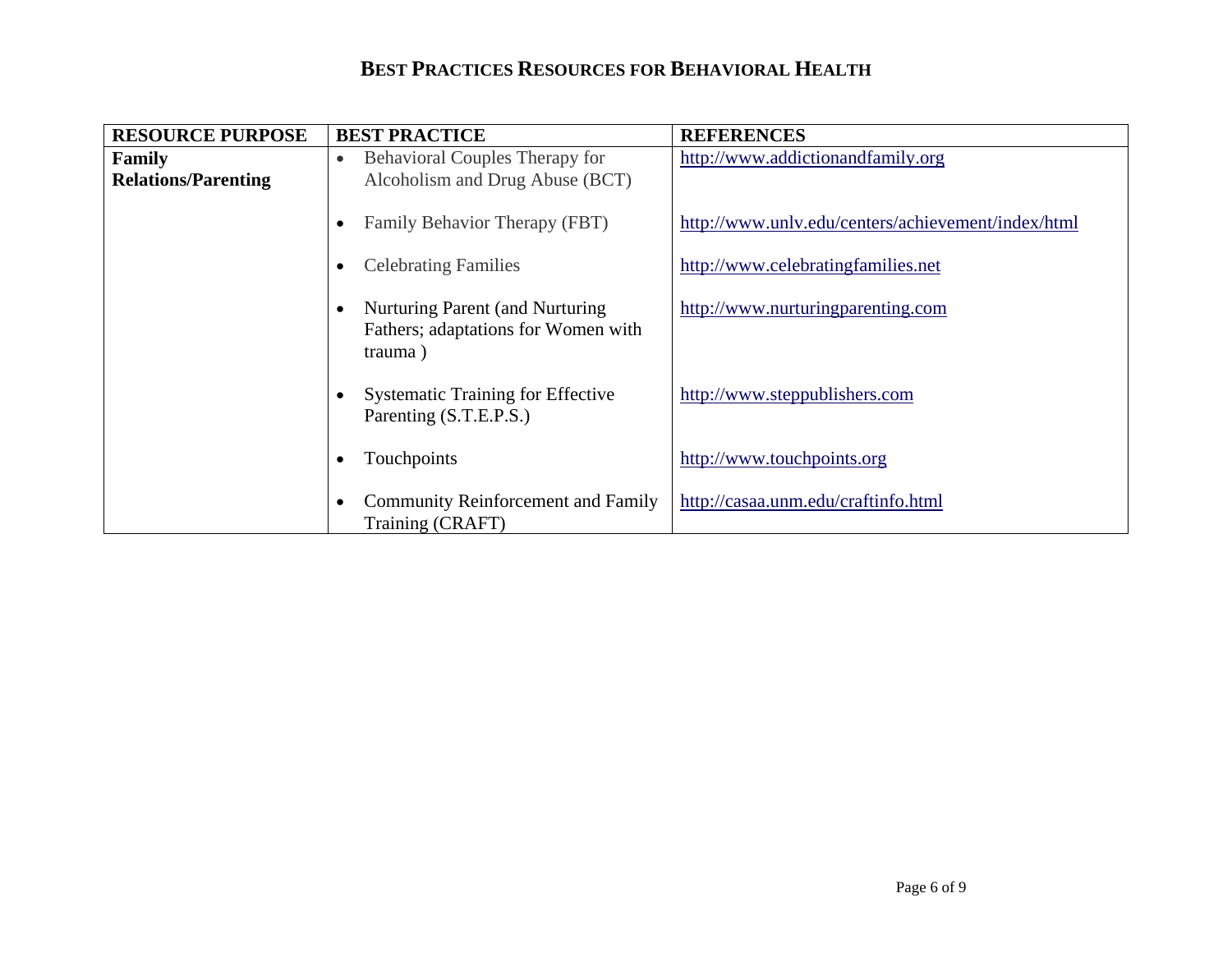## **Screening Tools**

*For a complete list of Screening Tools including scoring/administration time, clinical utility, fees, and more, please see:* 

**TIP 42: Substance Abuse Treatment For Persons with Co‐Occurring Disorders**

A Treatment Improvement Protocol: Substance Abuse and Mental Health Services Administration www.samhsa.gov (free publication)

- *BHRS currently suggested tools*

# **Screening for Treatment Readiness & Stage of Change**

**URICA**: University of Rhode Island Change Assessment Scale Treatment Readiness Screen : 8 item Stage of Change Assessment Dept. of Psychology, University of Maryland, Baltimore County, 1000 Hilltop Circle, Baltimore, MD 21250 http://www.uri.edu/research/cprc/Measures/urica.htm

**SOCRATES**: The Stages of Change Readiness and Treatment Eagerness Scale Treatment Readiness Screen: Stage of Change Breakdown http://www.motivationalinterview.org/library/socrates8.pdf

# **Screening for Co-Occurring Substance Use & Mental Health**

★ AC-OK COD SCREEN©: Andrew Cherry-Oklahoma Co-Occurring Disorder Screen Integrated Screen tool for Substance Use and Mental Health including Trauma http://faculty-staff.ou.edu/C/Andrew.L.Cherry-1.Jr/AC-OK%20COD%20Screen%20Packet%205-23-7.pdf

Adapted from Collaborative Care Project, Canada and Co-Morbidity Screen, Boston Consortium. Copyrighted: may be used without charge or permission from the authors. It should not be commercialized or sold by any party under any conditions. For information on the procedure and statistical test of reliability, send your request to Andrew L. Cherry, Endowed Professor of Mental Health, University of Oklahoma, Tulsa Campus, 4502 E. 41<sup>st</sup> Street, Suite 3J08, Tulsa, OK 74135-2512, or call 918-660-3363.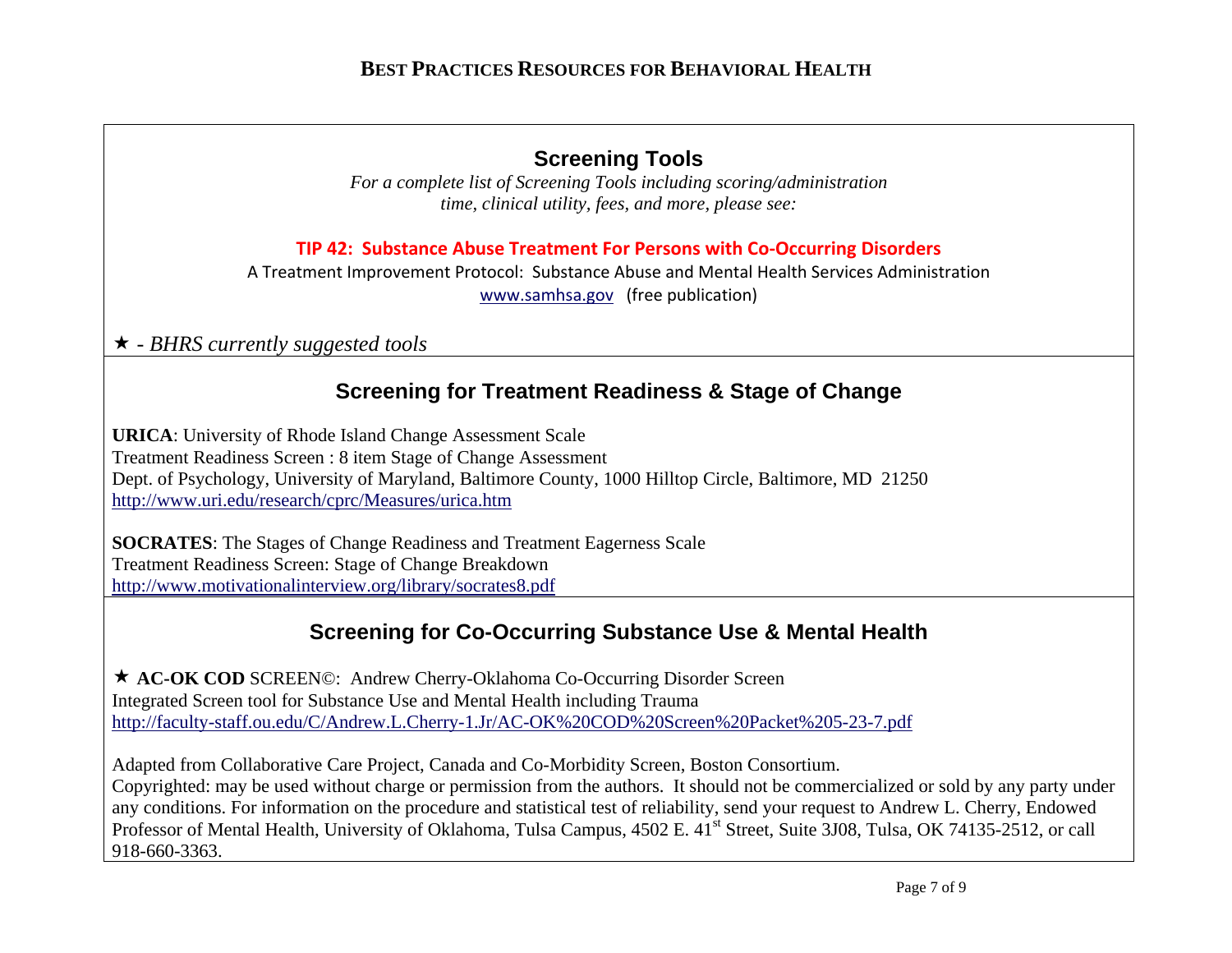**★ ASI:** Addiction Severity Index

A general intake screening tool

http://www.tresearch.org/resources/instruments/ASI\_5th\_Ed.pdf

http://www.tresearch.org/resources/instruments/ASI\_5\_Spanish.pdf

**GAIN-Short Screener**: Global Appraisal of Individual Needs 2.0.3

Developed to implement an integrated biopsychosocial model w/ outcome monitoring

This instrument is copyright © 2005-2008 Chestnut Health Systems. Use of this measure is permitted for anyone who holds a GAIN license. www.chestnut.org/li/gain GAINSupport@chestnut.org, or contact Joan Unsicker at (309) 451-7806 or junsicker@chestnut.org

### **MINI SCREEN** / **Modified Mini Screen (MMS)**

M.I.N.I. SCREEN 5.0.0 / English version / DSM-IV July/1/06 © 2001-2006 Sheehan DV & Lecrubier Y. All rights reserved. D. Sheehan, J. Janavs, R. Baker, (University of South Florida-TAMPA, USA) : Y. Lecrubier, T. Hergueta, E. Weiller, (INSERM-PARIS, FRANCE). T. Proeschel.

### **Brief Intake Interview (TCU BI)**

http://www.ibr.tcu.edu/pubs/datacoll/Forms/bi.pdf Copyright 2002 TCU Institute of Behavioral Research, Fort Worth, Texas. All rights reserved.

# **Screening for Substance Use**

**CRAFFT** Screening Tool

http://www.projectcork.org/clinical\_tools/pdf/CRAFFT.pdf

Behavioral health screen for use with children under the age of 21 recommended by the American Academy of Pediatrics' Committee on Substance Abuse for use with adolescents

### **Simple Screening Instrument for Substance Abuse** (SSI-SA)

http://www.dhs.state.mn.us/main/groups/disabilities/documents/pub/dhs16\_138738.pdf

### **CAGE Questionnaire**

http://www.projectcork.org/clinical\_tools/html/CAGE.html To detect alcoholism, less than one minute

### **DAST: Drug Abuse Screening Test**

Identifies psychoactive drug use and scores degree of problems related to drug use/misuse. http://www.projectcork.org/clinical\_tools/pdf/DAST.pdf